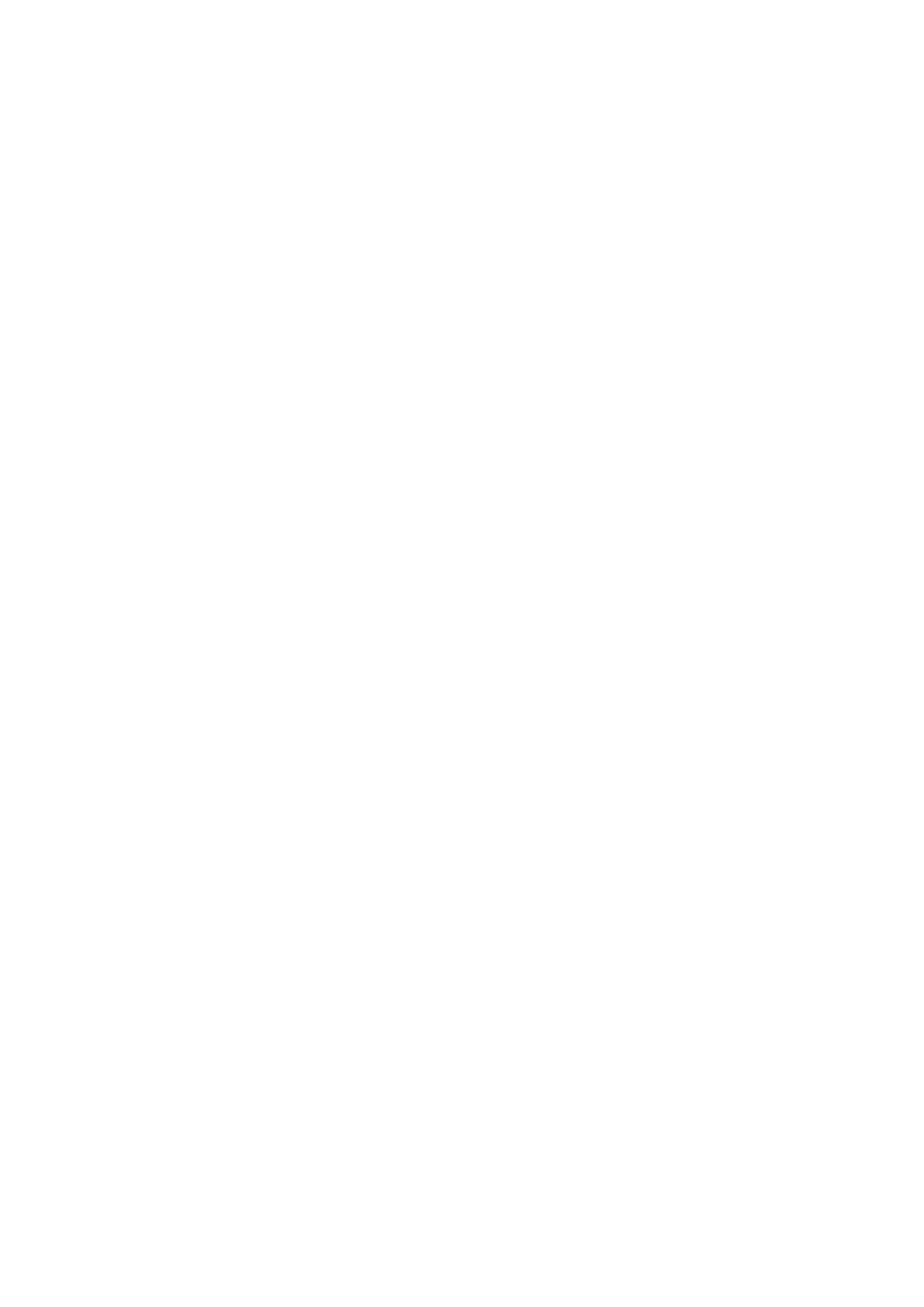### **COMPOUND-SPECIFIC EFFECT OF VOCS EMISSION IN** *BETULA PENDULA***, ROTH UNDER O3 EXPOSURE AND N FERTILIZATION**

### Giulia Carriero<sup>1</sup>, Gina Mills<sup>2</sup>, Felicity Hayes<sup>2</sup>, Cecilia Brunetti<sup>1</sup>, Massimiliano Tattini<sup>1</sup>, Silvano Fares<sup>3</sup>, Carlo Calfapietra<sup>4</sup>, Elena Paoletti<sup>1</sup>

<sup>1</sup>IPSP-CNR, Institute for Sustainable Plant Protection, Firenze, Italy; carriero@ipp.cnr.it <sup>2</sup>CEH, Centre for Ecology and Hydrology, Environment Centre Wales, Bangor Gwynedd U.K.<br><sup>3</sup>CRA Research Centre for the Soil-Plant System, Rome, Italy 4National Research Council of Italy, Institute of Agro-environmental and Forest Biology, Rome

*Keywords*: *Betula pendula*, BVOC emissions, tropospheric ozone, nitrogen deposition, climate change.

Silver birch (*Betula pendula*) grows in cold climates and its latitudinal distribution is shifting up north due to climate change. This species emits volatile organic compounds (VOCs) into the atmosphere and contributes to the formation of aerosol and ozone. The emission of volatiles from plant leaves changes in response to pollution and environmental stressors although the magnitude of these changes is still unclear. For this reason our main objective was to explore whether Silver birch changes quality and quantity of volatile organic compounds (VOCs) emission when exposed to elevated ozone  $(O_3)$  and nitrogen (N) availability. Trees were exposed to three levels of ozone (low, medium, high) in the air and three levels of nitrogen in the soil (10-30-70 kg ha<sup>-1</sup> yr<sup>-1</sup>) in solardomes. The emission of monoterpenes decreased as N fertilization increased from 10 to 70 kg ha<sup>-1</sup> yr<sup>-1</sup> under low levels of  $O_3$  in the air. In contrast, N reduced the emission of monoterpenes in plants exposed to high  $O<sub>3</sub>$  levels. The effects of N emission were found to be compound-specific. These results are discussed in the light of future scenarios involving global climate models and atmospheric VOC budgets.

\*\*\*

### **IL RUOLO DEI SUOLI FORESTALI NEL SEQUESTRO DEL CARBONIO**

#### **Giacomo Certini1**

1Dipartimento di Scienze delle Produzioni Agroalimentari e dell'Ambiente, Università degli Studi di Firenze, Firenze, Italy; certini@unifi.it

*Parole chiave*: suoli forestali, sequestro del carbonio, cambiamento climatico, sostanza organica del suolo. *Keywords*: forest soils, carbon sequestration, climate change, soil organic matter.

Varie e tutte importanti per il benessere umano sono le funzioni dei suoli. I suoli forestali più di altri giocano un ruolo essenziale nella regimazione e depurazione delle acque o nella conservazione della biodiversità. Ciononostante, è grazie alla loro capacità di stoccare enormi quantità di CO2 atmosferica sotto forma di sostanza organica che i suoli forestali hanno recentemente beneficiato di un interesse finora sconosciuto. A livello globale, i suoli contengono dal doppio al triplo del carbonio presente nell'atmosfera o nelle biomasse. I suoli forestali sono tra quelli più ricchi in carbonio, sebbene in molti casi il loro contenuto effettivo sia molto al di sotto rispetto al loro massimo teorico. Ciò li rende un formidabile fattore di controllo del cambiamento climatico in atto, le cui conseguenze negative potrebbero essere limitate sfruttando maggiormente il potenziale dei suoli forestali quali *sink* di carbonio. Non solo i suoli forestali contengono tanto carbonio, ma lo trattengono per tempi lunghi, assai più lunghi di quanto facciano le biomasse che su di essi insistono. I suoli forestali hanno capacità estremamente diverse di immagazzinare il carbonio e di trattenerlo nel tempo, in dipendenza delle loro caratteristiche fisiche, chimiche e mineralogiche, ma anche di fattori esterni – climatici, topografici e biologici –non ultimi il tipo di specie arboree e il tipo di gestione del bosco. Anche eventi catastrofici per il bosco, quali gli incendi o morìe da attacchi parassitario fenomeni climatici estremi e gli interventi di ripristino susseguenti ad essi possono incidere in maniera sensibile sullo stock di carbonio del suolo. Molto si sa a riguardo, molto ancora resta da studiare. Mai come adesso, la selvicoltura è chiamata a considerare con attenzione il suolo e le sue caratteristiche, allo scopo di attuare una gestione del bosco che abbia tra gli obiettivi anche quello di massimizzare il sequestro del carbonio da parte del suolo. Il presente lavoro tratta di esperienze dell'autore e, più in generale, della conoscenza finora acquisita e disponibile in letteratura riguardo alla capacità di sequestro del carbonio da parte dei suoli forestali, dei meccanismi con cui il carbonio è trattenuto, dell'impatto di varie pratiche di gestione forestale sullo stock di carbonio nel suolo, delle possibilità che il selvicoltore ha di aumentare tale stock ed il suo tempo di residenza.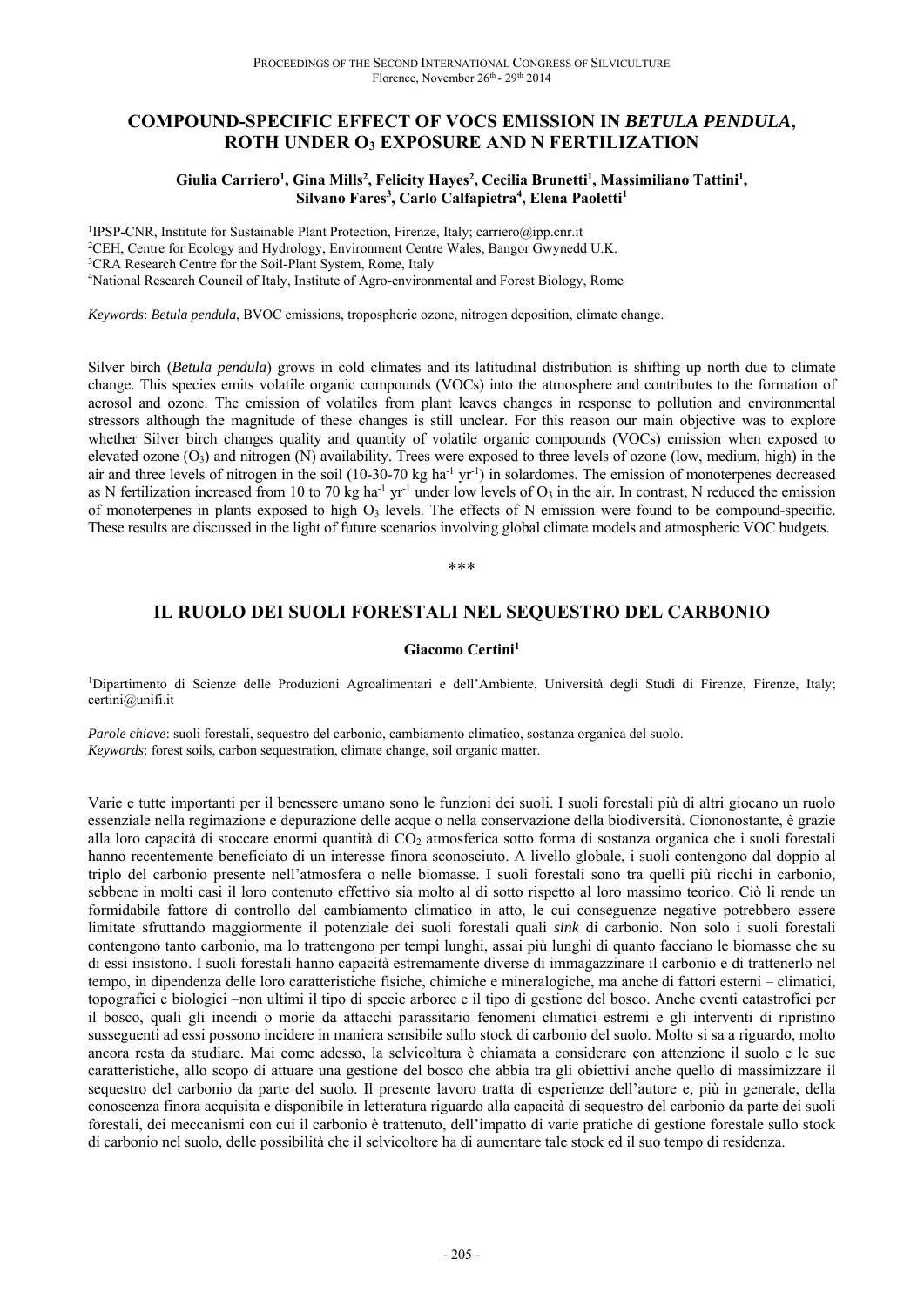#### **The role of forest soils in carbon sequestration**

Various and all important for human well-being are the functions of soils. Forest soils over others play an essential role in water regulation and purification or biodiversity conservation. Nevertheless, it is due to their ability to store huge amounts of atmospheric CO2 in the form of organic matter that forest soils have benefited from an interest so far unknown. Globally, soils contain from two to three times the carbon in the atmosphere or in biomasses. Forest soils are among the richest in organic matter, although in many cases their organic matter stock is much lower than the theoretical maximum. This makes forest soils a formidable factor in the control of the on-going climate change, and exploiting more them as carbon sink could help to limit the negative consequences of climate change. Not only the forest soils contain a lot of carbon, but hold it for much longer time than do biomasses. Forest soils have very different capacity to store carbon, in terms of both quantity and time, depending on their physical, chemical and mineralogical properties, but also on external factors – climatic, topographical, and biological – not least the type of vegetation and forest management. Even catastrophic events, such as wildfires or disease attacks or extreme weather conditions and the remedial measures subsequent to them, may have a significant impact on the soil carbon stock. Much is known about it, much other remains to be studied. Never as now, forestry is required to take into account the soil and its properties, eventually implementing a forest management having among its objectives also the soil organic carbon maximization.

The present work deals with some author's experiences and, more generally, the public knowledge gained so far and available in the literature about the ability of forest soils to sequester carbon, the mechanisms by which carbon is held in soil, the impact of various forest management practices on the soil carbon stock, the ways in which forestry can increase that stock and its residence time.

\*\*\*

### **LA SELVICOLTURA SISTEMICA RIFERITA ALLE MOLTEPLICI ESPRESSIONI DELLA FORESTA MEDITERRANEA DELL'ITALIA MERIDIONALE PENINSULARE**

#### **Vittorio Gualdi1**

1President of For.Rest.Med. S.r.l., Bari University "Aldo Moro" spin off, Bari, Italy; v.gualdi@forrestmed.com

*Parole chiave*: selvicoltura sistemica, foresta mediterranea. *Keywords*: systemic forest management, Mediterranean forests.

Il contributo che lo scrivente intende presentare al prossimo *Congresso Internazionale di Selvicoltura* è costituito da tre distinte parti.

La prima di esse consiste nell'analisi degli studi propedeutici alle proposizioni della *Selvicoltura sistemica*, condotti da Ciancio et Nocentini, senza i quali le stesse proposizioni non sarebbero state affatto avanzate o, se avvenute, sarebbero risultate del tutto prive dei necessari supporti logici e scientifici, così come delle indispensabili argomentazioni etiche, riferite alle gestioni boschive passate e future. La seconda parte è formata dalla definizione delle molteplici espressioni della *foresta mediterranea* delle regioni meridionali peninsulari, dominate da *Pinus halepensis* Miller, *Quercus ilex* L., *Q. cerris* L., *P. calabrica* Delam e *Fagus sylvatica* L..

Ciascuna di esse è considerata prima negli aspetti fitosociologici e tipologici e poi in quelli selvicolturali, con particolari riferimenti alle strutture dei popolamenti arborei conseguenti agli interventi selvicolturali realizzati.

La terza parte, infine, è riferita agli effetti della *Selvicoltura sistemica* nelle espressioni considerate della *foresta* di studio, prefigurando scenari di rilevante interesse scientifico e tecnico.

#### **Systemic forest management for Southern Italy's numerous Mediterranean forest types**

The contribution that this writer intends to present at the next *International Congress of Forestry* is made up of three distinct parts. The first is an analysis of the studies leading up to the proposals of *Systemic Forest Management* conducted by Ciancio e Nocentini, without which such proposals would not have been advanced at all or, if they had been, would have entirely lacked the logical and scientific support such management requires, as well as the ethical arguments needed for past and future forest management. The second part defines the numerous Mediterranean forest types in southern Italian regions, dominated by *Pinus halepensis* Miller, *Quercus ilex* L., *Q. cerris* L., *P. calabrica* Delam and *Fagus sylvatica* L..

Each of these is considered first from a phytosociological and typological point of view and then from a forestry management angle, with particular reference to the structures of the tree populations resulting from the management operations carried out.

The third and final part addresses the effects of *Systemic Forest Management* on the expressions considered in the study forest, offering scenarios of considerable scientific and technical interest.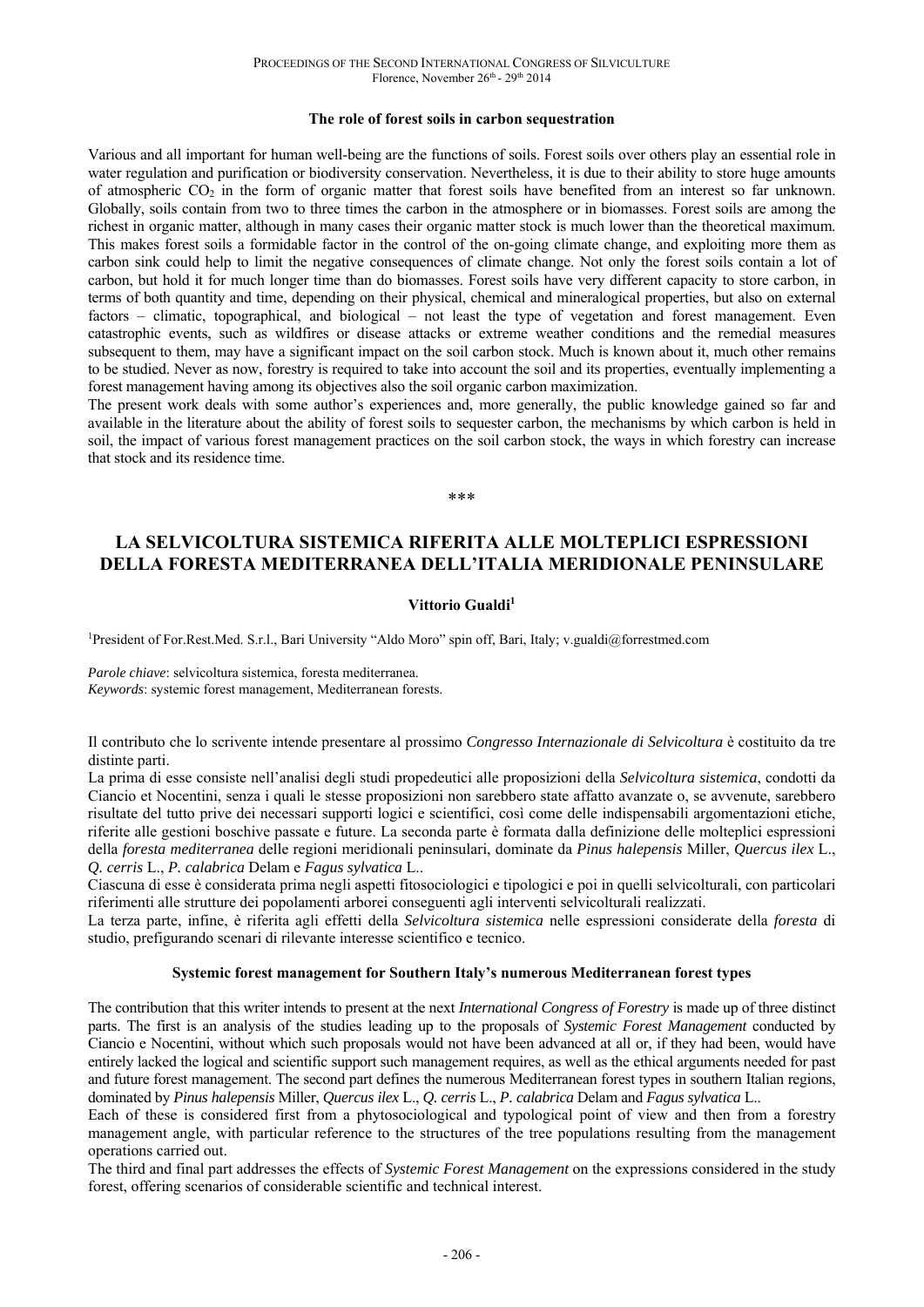# **CARBON ACCUMULATION OF NATURAL FOREST IN THE CENTRAL HIGHLAND OF VIETNAM**

### **Nguyen Thi Hoai1 , Vien Ngoc Nam2**

1Nong Lam Univeristy - Ho Chi Minh City; nt.hoai@hcmuaf.edu.vn 2Linh Trung Ward, Thu Duc District, Ho Chi Minh City, Vietnam

*Keywords*: carbon storage, mixed forest, carbon pools, carbon dioxide sequestration.

The calculation of carbon for natural forest is the basic of payment for forest environmental service in Vietnam which is mentioned in programs of Reduce Emissions from Deforestation and forest Degradation (REDD).

The objectives of this study were to estimate the amount of carbon stocks retained within the forests of Bidoup Nui Ba national park.

Using the method based on the relationship between tree biomass and volume, diameter and wood density, the amount of the forest carbon accumulation was determined without falling trees.

Also, the above-ground biomass of each tree was calculated based on 61 species which have the highest important value index (IVI); from which to establish equation on the above ground biomass of the forest  $\overline{AGB}$  =  $0.4691^*p^*D_{1,3}^{2.295}$ . Moreover, the study estimated the amount of carbon accumulation for natural forest types mixed coniferous and broadleaves for four carbon pools. Specifically, the above-ground carbon was 375.5 tons/ha; carbon below-ground plant was 86.07 tons/ha; carbon of litter fall to the forest floor was 5.52 tons/ha and soil carbon was 99.9 tons/ha.

The results indicated that this method can be applied to calculate biomass for the natural forest.

\*\*\*

# **OZONE-INDUCED STOMATAL SLUGGISHNESS IS RELATED TO OZONE UPTAKE PER NET PHOTOSYNTHETIC RATE IN THREE TREE SPECIES IN CHINA**

### Yasutomo Hoshika<sup>1</sup>, Giulia Carriero<sup>1</sup>, Yulong Zhang<sup>2</sup>, Zhaozhong Feng<sup>2</sup>, Elena Paoletti<sup>1</sup>

<sup>1</sup>IPSP-CNR of Italy, Via Madonna del Piano 10, I-50019 Sesto Fiorentino, Italy <sup>2</sup>State Key Laboratory of Urban and Regional Ecology, Research Center for Eco-Environmental Sciences, Chinese Academy of Sciences; hoshika0803@gmail.com

*Keywords*: tropospheric ozone, stomatal response, stomatal conductance, stomatal sluggishness.

We examined chronic ozone impacts on steady-state leaf gas exchange and dynamic stomatal response under severe water stress imposed by severing a leaf in three common tree species in China (*Ailanthus altissima*, *Fraxinus chinensis* and *Platunus orientaris*). Experiments were made in Changping near Beijing in China.

Seedlings of these species were grown in open-top chambers and were exposed to three levels of ozone (NF: nonfiltered ambient air, NF+40: NF supplied with 40 nmol mol<sup>-1</sup> of ozone, NF+80: NF supplied with 80 nmol mol<sup>-1</sup> of ozone) during daytime. Leaf gas exchange rate was measured on fully expanded sun leaves (leaf order: 4th to 6th in a shoot) using a portable infra-red gas analyzer (Model LI-6400, Li-Cor instruments, Lincoln, NE, USA) from 8 to 14 August 2013.

When stomatal conductance reached to the equilibrium under constant light at 1500 µmol m<sup>-2</sup> s<sup>-1</sup>, we cut a leaf petiole to see dynamic stomatal response under severe water stress imposed by leaf excision.

Data were logged at 1 min intervals in the 30 min after cutting the leaf petiole.

The present study found that ozone exposure slowed stomatal response after leaf severing especially in *A. altissima* and *F. chinensis*.

The result highlighted that an efficient restriction of stomatal ozone flux by stomatal closure may reduce ozone-induced damage to stomatal control in *P. orientaris*.

The ozone-induced impairment of stomatal control was better explained by stomatal ozone flux per net photosynthesis rather than by stomatal ozone flux only. This suggests that the ozone-induced damage to stomatal control may result from not only a diffusion of ozone into a leaf, but also a capacity for biochemical detoxification capacity or repair.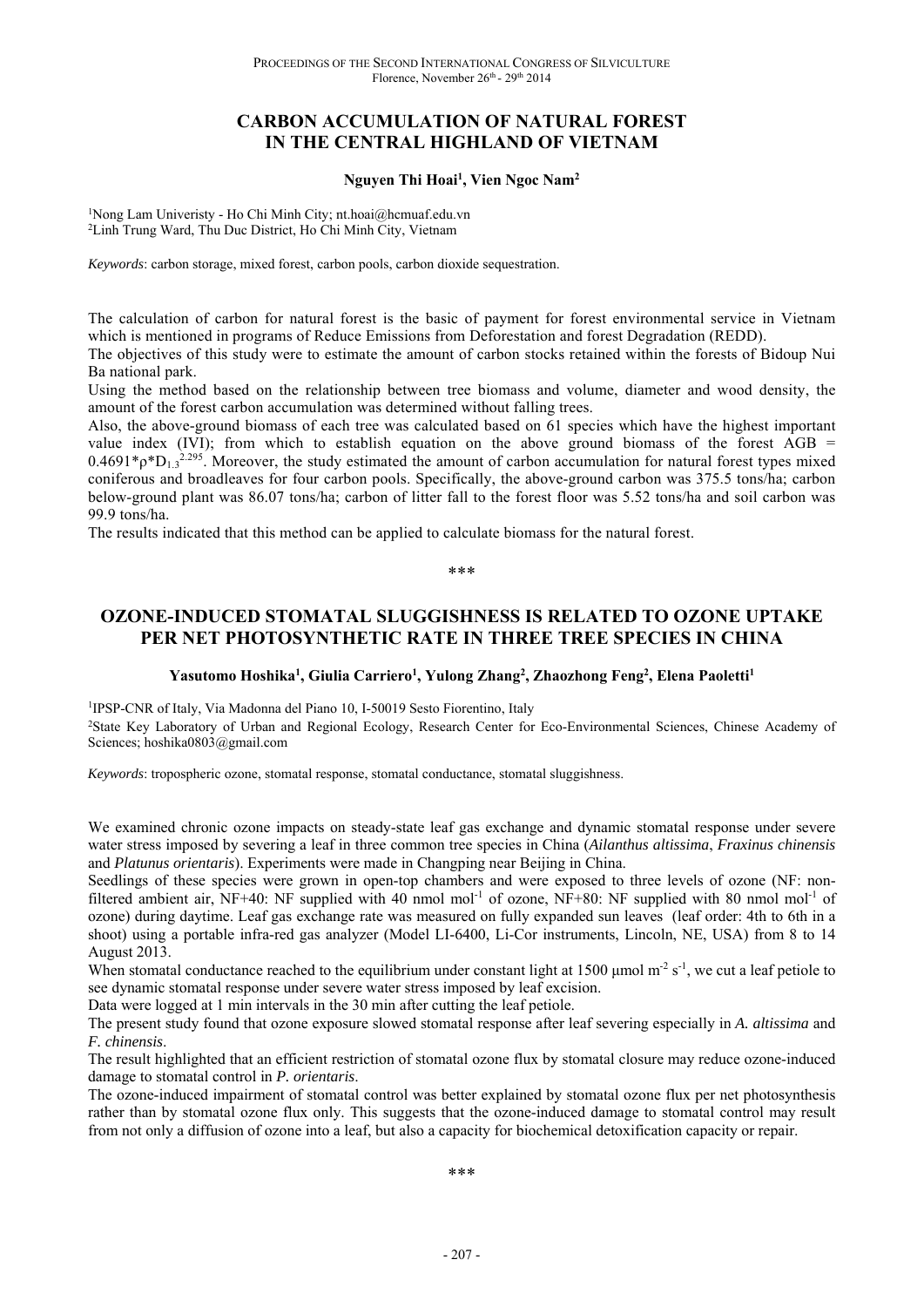# **STOMATAL OZONE FLUX-RESPONSE RELATIONSHIP FOR NET PHOTOSYNTHESIS IN POPLAR TREES TREATED WITH OR WITHOUT EDU**

### **Yasutomo Hoshika1 , Sara Pignattelli1 , Giulia Carriero1 , Moreno Lazzara1 , 1 Paola Bartolini**  Francesco Pecori<sup>1</sup>, Elena Paoletti<sup>1</sup>

1IPSP-CNR of Italy, Via Madonna del Piano 10, I-50019 Sesto Fiorentino, Italy; hoshika0803@gmail.com

*Keywords*: tropospheric ozone, ethylenediurea (EDU), stomatal ozone flux, photosynthesis.

We investigated leaf gas exchange in an ozone-sensitive poplar clone (Oxford clone, *Populus maximoviczii* Henry × *berolinensis* Dippel) after 6-year treatment with ozone-protectant ethylenediurea (EDU) or with only water (WAT) under field conditions. We measured seasonal course of leaf gas exchange rate in sun leaves with same leaf age from June to October 2013. And the intercellular CO2 concentration-response curve of the net photosynthetic rate (*A*-*C*i curve) in the sun leaves were determined in October 2013. Parameterization of the multiplicative stomatal conductance model was carried out to estimate stomatal ozone flux for both EDU and WAT treatments. We then analyzed the stomatal ozone flux-response relationship for net photosynthetic rate. It appears that the relationship between stomatal ozone flux and photosynthesis was modified by EDU. A decrease in lightsaturated net photosynthetic rate of WAT treated plants (-12% compared to EDU plants in October 2013) was found with increasing stomatal ozone flux. The difference in photosynthetic traits between WAT and EDU plants was mainly due to the increase of dark respiration rate in WAT plants. Based on the analysis of *A*-*C*i curve, also maximum carboxylation capacity (*V*cmax) tends to be lower in WAT plants compared to EDU plants. The higher rate of dark respiration rate in WAT plants may be due to detoxification involving reactive oxygen species (ozone or other oxidative stress), and/or repair of damaged tissues. WAT plants may need higher investment of photosynthates to repair and detoxification.

\*\*\*

### **CLINAL VARIATION AND THE GENETIC BASIS OF ADAPTIVE TRAITS IN TREES**

**Martin Lascoux1** 

<sup>1</sup>Uppsala University, Sweden

Identifying the loci underlying the variation in quantitative traits and detecting the selection acting on them remains, to this day, one of the main challenges in biology. Genome wide association studies (GWAS) have become the main approach to identify the genetic factors controlling complex traits. Limitations of GWAS have, however, started to become evident and different strategies have been offered to alleviate those. In particular, GWAS have limited power unless very large datasets are used. They therefore remain prohibitively expensive, and often not so informative, for non-model organisms with limited or nascent genome resources such as forest trees. So, at least in the short term, a more targeted strategy, combining common gardens, population genetics, physiological and expression studies of candidate genes remains a very fruitful alternative. We will illustrate this with recent studies of clinal variation in phenological traits in forest trees, with special focus on boreal conifers, oaks and poplars.

#### \*\*\*

### **RELAZIONI TRA STRUTTURA FORESTALE, INDICATORI DI NATURALITÀ E FAUNA SAPROXILICA: UN CASO STUDIO NELL'ABETINA DI "ABETI SOPRANI" (MOLISE)**

#### **Fabio Lombardi<sup>1</sup> , Francesco Parisi<sup>2</sup>, Andrea Sciarretta<sup>2</sup> , Alessandro Campanaro<sup>3</sup> Roberto Tognetti1,4 , Gherardo Chirici<sup>1</sup> , Pasquale Trematerra<sup>2</sup> , Marco Marchetti<sup>1</sup>**

Dipartimento di Bioscienze e Territorio, Università degli Studi del Molise, Pesche, Italy; fabio.lombardi@unimol.it Dipartimento Agricoltura, Ambiente e Alimenti, Università degli Studi del Molise, Campobasso, Italy Centro Nazionale Biodiversità Forestale "Bosco Fontana" di Verona, Corpo Forestale dello Stato,Verona, Italy The EFI Project Centre on Mountain Forests (MOUNTFOR), Edmund Mach Foundation, San Michele all'Adige, Italy

*Parole chiave*: *Abies alba* Mill., caratteristiche strutturali, necromassa, microhabitat, organismi saproxilici. *Keywords*: *Abies alba* Mill., forest structural features, deadwood, microhabitat, saproxylics.

La struttura forestale, la presenza del legno morto e l'occorrenza di microhabitats sono fattori chiave nell'ottica della conservazione della biodiversità in foresta. In questo studio vengono descritte le principali caratteristiche strutturali di un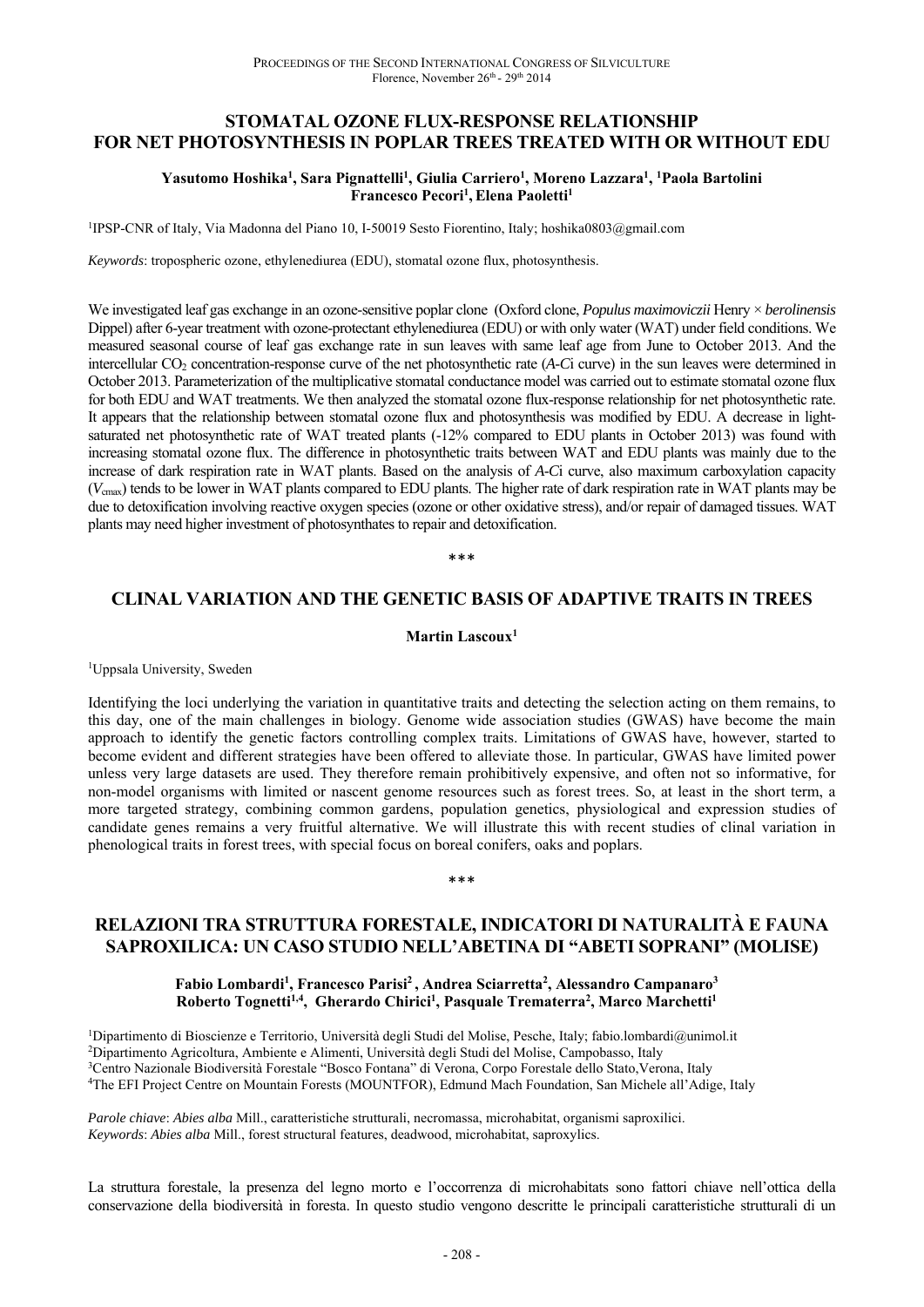popolamento forestale dominato dall'Abete bianco, l'abbondanza del legno morto ed il ruolo di questi parametri nell'influenzare la presenza ed abbondanza di insetti saproxilici, ma anche la presenza dei microhabitats ed una loro eventuale differenziazione. Le attività sono state realizzate presso l'abetina di "Abeti Soprani", localizzata nel territorio dell'Alto Molise, in provincia di Isernia. L'area forestale, di elevata valenza ecologica, è caratterizzata da un popolamento relitto di abete bianco sopravvissuto all'ultima era glaciale, aree forestali che un tempo caratterizzavano l'arco Appenninico, ma che oggi sono ridotte a pochi lembi localizzati in aree ancora microclimaticamente favorevoli. É stato quindi pianificato un campionamento sistematico allineato su un'area di circa 240ha, materializzando 50 punti di campionamento di 530 m2, in cui è stata quantificata e descritta la struttura forestale e l'occorrenza del legno morto nelle sue diverse componenti (alberi morti a terra, in piedi, snags, ceppaie, e frammenti grossolani al suolo). Negli stessi plots, sono state posizionate trappole a caduta ed eclettori sul legno morto a terra, questi ultimi utili a quantificare e caratterizzare la successione degli insetti saproxilici nei diversi stadi di decadimento del legno morto. La fauna saproxilica è stata controllata nell'ambito della stagione estivaautunnale del 2012, con cadenza bisettimanale. Inoltre, sono state censite ventitre tipologie di microhabitats, occorrenti sia sa alberi vivi che sul legno morto, come ad esempio cavità lungo il fusto, ceppaie sradicate o con accumuli di acqua, chiome lesionate, fratture nel fusto.I risultati hanno evidenziato relazioni significative tra l'abbondanza del legno morto e la diversificazione saproxilica, mostrando anche i differenti ruoli che il legno morto può svolgere in relazione allo stato di decadimento. La struttura forestale e la presenza di gaps favoriscono inoltre la diversificazione saproxilica, mentre la presenza di microhabitats si correla ad una disomogeneità strutturale del popolamento. I risultati ottenuti evidenziano come sia indispensabile integrare gli attuali sistemi di inventariazione forestale con l'ausilio di nuovi indicatori che possano descrivere più compiutamente i molteplici aspetti di un popolamento forestale, nell'ottica di una gestione attenta al ruolo multifunzionale delle foreste ed ai servizi ecosistemici ad esse connesse.

### **Forest structure, indicators of naturalness and saproxylic fauna: a case study in the "Abeti Soprani" silver fir forest (Molise)**

The conservation of biological diversity has become one of the important goals of managing forests in an ecologically sustainable way. The relationships between potential forest structural indicators and biodiversity are not well established. Carefully designed studies are required to test relationships between the presence and abundance of potential indicators and the maintenance of critical ecosystem processes in forests. In this study, forest structure, deadwood amounts and microhabitats occurrence were considered indicators for conservation issues at stand level.

We described the stand structural attributes, deadwood characteristics and microhabitats occurrence, evaluating their role on the abundance, distribution and diversity of saproxylic beetle fauna. The study was realized in Central Apennines (Italy), in a silver fir stand that has been unmanaged since several decades. A systematic aligned sampling method was realized on 240 ha, examining 50 plots of 530 square meters each. Data were collected to assess forest structural parameters and deadwood volumes, and the relative abundance of different deadwood components in decay classes. Saproxylic beetles were sampled using window flight traps and emergence traps, with the aim of obtaining data on abundance and species richness at plot level and dead wood level. The heterogeneity in types and frequency of microhabitats, and the link between structure-based indicators and saproxylic species were also analyzed. Geostatistical analyses were conducted in order to highlight the spatial variability of the parameters investigated and the beetle pattern distributions.Results showed how the saproxylic community is influenced by the deadwood amounts, size and decay, but also by the forest complexity and microhabitats presence. Gaps dynamics and natural disturbances had effects on deadwood amounts and microhabitat abundances in this unmanaged forest stand, that were significantly higher than in managed and structurally simplified forest stands. With the aim of describing the complex saproxylic ecological network, the species of beetles were classified according to the type of interactions with wood and other insects and to trophic guilds. The results implied the importance of deadwood traits and microhabitat amounts as monitoring tools for assessing and forest attributes for preserving biodiversity in these forests. New indicators, such as microhabitats, should be implemented in the traditional forest inventory approaches as a measure of nature conservation. Finally, in order to preserve biodiversity, forest management should reproduce certain environmental characteristics of unmanaged forest in managed forests through the conservation of diverse stand structure and species composition, and increasing deadwood amounts.

\*\*\*

# **FOREST WATER-USE EFFICIENCY. ACCLIMATION TO CLIMATE AND GLOBAL CHANGE, INTERACTIONS WITH FOREST MANAGEMENT**

**Federico Magnani1**

<sup>1</sup>University of Bologna, Italy

Forests cover over 30% of Italy and are estimated to sequester about 10 Mt C yr-1 in their biomass alone, countering the effects of anthropogenic C emissions; forest growth also provides a sustainable source of timber and bioenergy.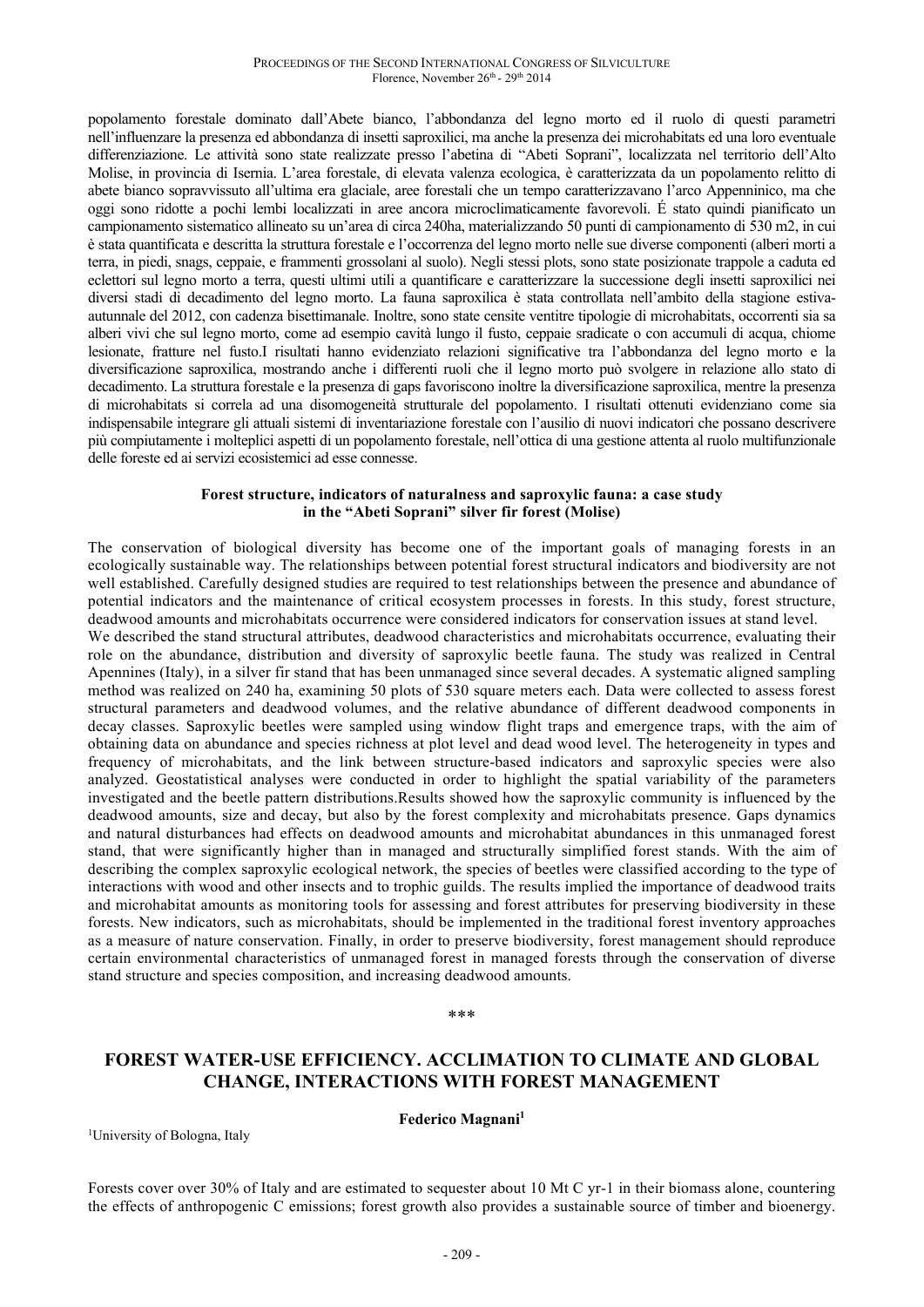At the same time, forests use a sizeable fraction of available water resources; the resulting tradeoff can be partly analyzed in terms of forest intrinsic water-use efficiency, as directly measured or estimated from C isotope discrimination. Several studies have documented a substantial increase in the water-use efficiency of temperate and boreal/alpine forests over recent decades, which has been attributed to the combined effects of increasing atmospheric CO2 concentration, temperature and precipitation changes, and atmospheric N deposition. However, water-use efficiency is also known to be affected by tree age, as modulated by forest management. Such changes overlap in time with the co-occurring effects of Climate and Global Change, making it difficult to partition them and forecast their future development.

In the present study, available evidence of the effects of Climate- and Global Change components on forest wateruse efficiency will be reviewed. Results from a recent diachronic study on a Pseudotsugamenziesiichronosequence in the Central Apennines will be used to discriminate between age- and Global Change effects, resulting in a more reliable prediction of future changes in forest water use in the coming century. The implications for forest growth water availability for alternative uses will be finally discussed

\*\*\*

### **FUNCTIONAL RESPONSES AND MANAGEMENT STRATEGIES OF WOODLANDS AND FORESTS IN RELATION TO VULNERABILITIES CAUSED BY INCREASED DROUGHT RISKS**

#### **Maurizio Mencuccini1**

1University of Edinburgh, U.K.

In the last ten years, there has been a sharp increase in the research effort dedicated to understanding the impacts of changes in rainfall regimes on the ecology and management of forests. In parts of the Mediterranean and of several other drought-prone regions of the world, episodes of defoliation and increased mortality have been noted and often attributed to periods of intense heat coupled with long and severe droughts. A few important physiological and ecological processes have been identified that may contribute to identify the proximal causes of these phenomena. In addition to changes in rainfall regimes and other factors contributing to global change, more distal processes have also been identified, such as the progressive densification of forests, the effects of past fire suppression practices and the logging of old-growth forests that also help to explain the current evolution of forests in drought-prone regions. Management strategies based on intense thinning, controlled ground fires and planting of drought-resistant genotypes have also been proposed. I will focus on these themes with examples taken from various forests and ecosystems where the scientific community has worked in recent years.

\*\*\*

# **EFFETTO DELLE DEPOSIZIONI AZOTATE SULLE CARATTERISTICHE STRUTTURALI E FUNZIONALI DI UN ECOSISTEMA FORESTALE IN TRENTINO - ALTO ADIGE: UN APPROCCIO MULTIDISCIPLINARE**

### Pietro Panzacchi<sup>1,2,3</sup>, Maurizio Ventura<sup>1</sup>, Camilla Wellstein<sup>1</sup>, Sergio Angeli<sup>1</sup>, Lorenzo Brusetti<sup>1</sup>, **Luigimaria Burruso1 , Sara Casagrande1 , Francesca Scandellari1 , Stefan Zerbe1 , Giustino Tonon1**

<sup>1</sup>Facoltà di Scienze e Tecnologie, Libera Università di Bolzano, Bolzano (Italia); pietro.panzacchi@unibz.it <sup>2</sup>Dipartimento di Bioscienze e Territorio, Università degli Studi del Molise, Italy <sup>3</sup>MOUNTFOR Project Centre, European Forest Institute, San Michele all'Adige (Trento), Italy

*Parole chiave*: deposizione azotate, crescita delle foreste, rovere, multidisciplinarità. *Keywords*: nitrogen deposition, forest growth, sessile oak, multidisciplinary approach.

L'aumento della produttività primaria netta (PPN) dei boschi temperati e boreali osservato negli ultimi decenni sia in Europa che in Nord America è stato messo in relazione al cosiddetto Cambiamento Globale causato dall'effetto delle attività antropiche sulla concentrazione atmosferica dei gas serra e sui cicli biogeochimici dei principali elementi. Il ruolo svolto dalle deposizioni azotate nel determinare tale incremento non è stato del tutto chiarito. A livello europeo i siti sperimentali di concimazione azotata a lungo termine sono pochi e concentrati principalmente in boschi di conifere nell'emisfero boreale. L'eterogeneità degli approcci metodologici nelle stime della crescita e la prevalente applicazione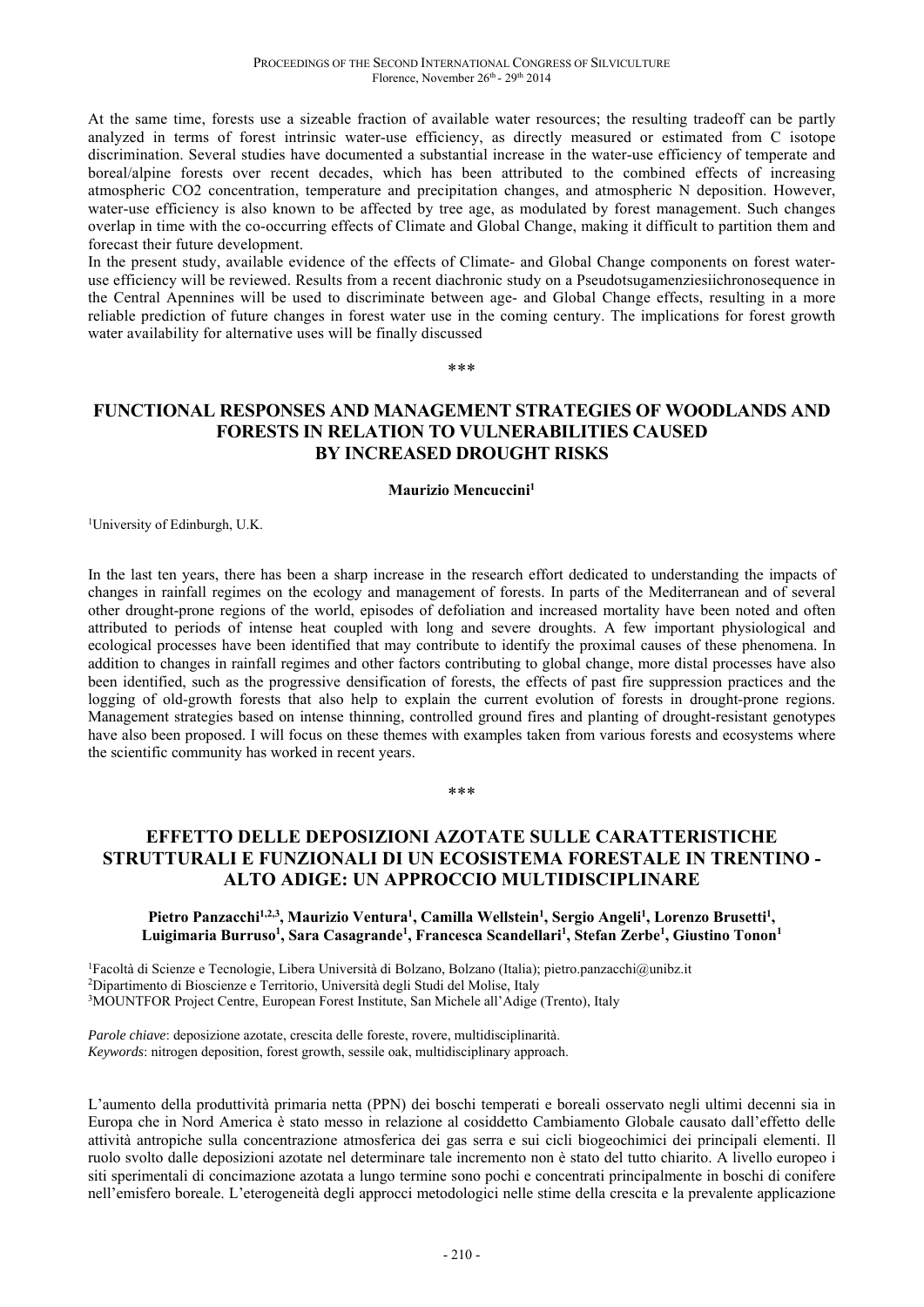di azoto (N) direttamente al suolo ha spesso portato a risultati contrastanti. È risaputo che a livello del suolo le piante subiscono la competizione della comunità microbica nei confronti del N disponibile, e che in natura buona parte delle deposizioni azotate vengono trattenute e assorbite dalla pianta a livello di chioma. Per studiare l'effetto a breve e lungo termine delle deposizioni azotate sulle foreste decidue dell'arco alpino, è stato istituito un sito sperimentale in un querceto mesofilo di rovere (*Quercus petraea*) situato presso Monticolo, in provincia di Bolzano. Nove aree circolari di 12 m di raggio sono state individuate, tutti gli alberi all'interno sono stati cartellinati e specie, diametro ed altezza sono stati registrati. A partire dalla primavera 2015, tre aree saranno trattate con una soluzione di NH<sub>4</sub>NO<sub>3</sub> applicata al suolo, tre con la medesima soluzione applicata sopra chioma, tre solo con acqua e serviranno da controllo. Le applicazioni saranno ripetute 5 volte nell'arco della stagione vegetativa. A livello di soprassuolo arboreo, verrà stimata la PPN attraverso la quantificazione delle variazioni annuali di carbonio (C) nelle componenti ipogee ad epigee. La stima delle variazioni negli stock di C nel suolo (lettiera e sostanza organica) permetterà di calcolare la produttività netta dell'ecosistema (PNE). L'uso dell'isotopo stabile 15N come marcatore renderà possibile ottenere un bilancio del N nel sistema, fornendo indicazioni sul comportamento dispersivo o conservativo del ciclo di questo elemento nell'ecosistema. Campioni di chioma verranno presi nell'arco dell'anno per stabilire gli effetti delle deposizioni sulla struttura delle comunità batteriche nella fillosfera tramite estrazione e quantificazione del DNA genomico e l'utilizzo di tecniche di fingerprinting e analisi biomolecolari. A livello di sottobosco, la composizione specifica e le caratteristiche funzionali di alcune specie vegetali selezionate, verranno monitorate nell'arco dell'esperimento in modo da evidenziare eventuali adattamenti alle nuove condizioni edafiche prodotte dalla concimazione azotata. Verranno inoltre inventariate le principali specie di insetti terrestri presenti ponendo speciale attenzione alle specie sensibili ai cambiamenti ambientali e ai microartropodi del suolo. A livello di micosfera verrà studiato il grado di micorrizzazione degli apparati radicali in funzione della concimazione azotata. L'approccio multidisciplinare permetterà di chiarire le interconnessioni fra le varie componenti dell'ecosistema e i meccanismi di adattamento alle nuove condizioni ambientali. L'attività illustrata in questo poster verrà svolta nell'ambito di tre progetti finanziati dalla Provincia Autonoma di Bolzano e dalla Libera Università di Bolzano /Bozen (NITROFOR, MICRONITRAIR, MULTFOR).

### **Effect of nitrogen deposition on structural and functional characteristics of a forest ecosystem in Trentino-Alto Adige: a multidisciplinary approach**

An increase of Net Primary Productivity (NPP) has been reported in last decades in temperate and boreal forests both in Europe and Northern America. This has been related to the so called Global Change caused by the human-induced modifications to the atmospheric concentration of greenhouse gasses and to biogeochemical cycles. The role played by nitrogen (N) depositions on the observed NPP increases is still debated. In Europe, long-term N addition experiments are scarce and mainly located in boreal conifer forests. Moreover, different methodological approaches in NPP estimates and the prevalent application of N fertilizers directly to the soil led to contrasting results. It is well established that in the soil there is high competition between plants and microbes for available N, and that a large amount of N from atmospheric depositions is directly absorbed by tree canopies. An experimental site has been established in a sessile oak (*Quercus petraea*) stand near Monticolo in the province of Bolzano (Italy) to study the short- and long-term effect of N depositions on deciduous forests in the Alpine region. Nine circular experimental plots (12 m radius) have been marked and every tree inside each plot has been measured (height, diameter at breast height) and tagged. Starting from spring 2015, a N manipulation experiment will be started by fertilizing 3 plots with a  $NH_4NO_3$  solution applied to the soil and 3 plots with the same solution applied to the canopies. The remaining 3 plots will be used as unfertilized controls where only water will be added. The N application will be repeated 5 times during the growing season. The NPP of the forest stand will be estimated by measuring annual carbon (C) changes in above- and below-ground trees biomass, while the quantification of changes in soil C stocks will allow to estimate the Net Ecosystem productivity (NEP). By using the <sup>15</sup>N stable isotope as a tracer, a complete N balance will be obtained and the conservative or dispersive behaviour of N cycle will be assessed. Tree canopies will be sampled during the growing season to characterize the bacterial community in the phyllosphere by extraction and quantification of total genomic DNA and by studying the community structure with fingerprinting techniques and biomolecular analyses. Specific composition and functional characteristics of selected species of the understory will be monitored in the short and long term in order to stress plant functional plasticity and the impact of the N manipulation on biodiversity. An inventory of the main insect species present at the site will be carried out and the dynamic of the environmental sensitive species of insects and soil microarthropods will be studied. Regarding fungi, the proportion of tree roots symbiotic with mycorrhizal fungi and the density of mychorrhizal tips will be estimated and related to N fertilization. This multidisciplinary approach will allow to clarify the connections between ecosystem's compartments and the mechanisms underlying the adaptation to the modified environmental conditions. The present poster describes the activity that will be carried out in three different projects funded by the Autonomous Province of Bolzano and from the Free University of Bolzano/Bozen (NITROFOR, MICRONITRAIR, MULTFOR).

\*\*\*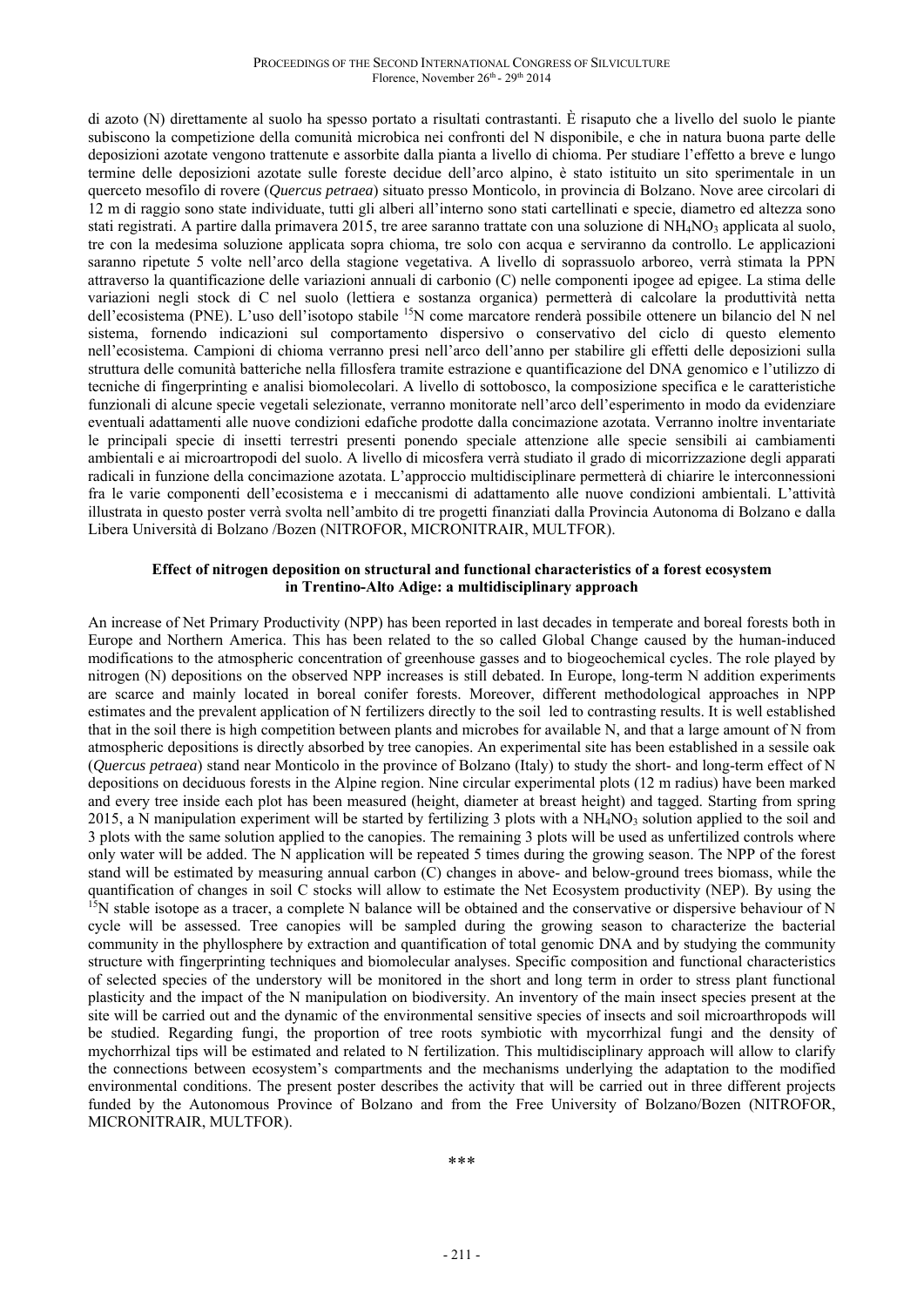# **STATO ENERGETICO E CAPACITÀ ANTIOSSIDANTE IN SEMI RECALCITRANTI DI LECCIO (***QUERCUS ILEX* **L.) CONSERVATI IN SACCHETTI DI POLIETILENE**

### Sergio Pasquini<sup>1</sup>, Michela Mizzau<sup>2</sup>, Elisa Petrussa<sup>2</sup>, Enrico Braidot<sup>2</sup>, Sonia Patui<sup>2</sup> **Fabio Gorian1 ,Maurizio Lambardi3 , Angelo Vianello2**

<sup>1</sup>Centro Nazionale per lo Studio e la Conservazione della Biodiversità Forestale, Peri (VR); utbverona.protocollo@gmail.com<br><sup>2</sup>Dipartimento di Scienze Agrarie ed Ambientali, sezione di Fisiologia vegetale, Udine<br><sup>3</sup>Istitu

*Parole chiave*: antiossidanti, etilene, leccio, conservazione. *Keywords*: antioxidant, ethylene, holm oak, storage.

Il leccio (*Quercus ilex* L.) costituisce una tipica specie recalcitrante dell'area mediterranea che si caratterizza per una debole dormienza e per una spiccata sensibilità alla disidratazione nei semi. Per descrivere e comprendere meglio i meccanismi fisiologici e biochimici che sottostanno a queste peculiarità, sono stati misurati nel corso della conservazione alcuni parametri tecnologici e biologici. I semi, mantenuti in condizioni di elevata umidità e bassa temperatura, sono stati conservati secondo le usuali metodiche in bidoni riempiti con torba umida per un intero anno. Tale modalità è stata confrontata con una soluzione che prevedeva l'uso di sacchetti in polietilene. L'accorgimento adottato ha consentito di mantenere un livello accettabile di germinazione per un periodo superiore di circa 3 mesi rispetto al controllo e di rallentare il deterioramento del seme grazie a un miglior controllo dei danni provocati dal metabolismo ossidativo. La barriera costituita dal film plastico ha infatti limitato gli scambi gassosi, prevenendo le alterazioni dovute a una respirazione troppo elevata e alla liberazione di H2O2. L'ambiente ipossico ha mantenuto un miglior equilibrio ossidoriduttivo, preservando il contenuto di glutatione ridotto e di ATP. La conservazione nei sacchetti ha inoltre favorito l'accumulo di etilene nell'atmosfera di stoccaggio e ha abbassato le attività metaboliche dei semi, nonostante il loro intrinseco stato di debole dormienza. Un'appropriata modulazione di questi fattori biologici potrebbe consentire il prolungamento del periodo di conservazione in semi recalcitranti.

### **Energetic status and antioxidant capacity in recalcitrant seeds of holm oak stored in polyethylene bags**

Holm oak (*Quercus ilex* L.) is a typical recalcitrant species in the Mediterranean area, which is characterized by a weak dormancy and a marked sensitivity to dehydration in seeds. In order to describe and better understand the physiological and biochemical mechanisms underlying this behaviour, some technological and biological parameters were measured during storage. The seeds were kept in conditions of high humidity and low temperature, and stored for an entire year according to the usual protocol in bins filled with moist peat.

This method was compared with an alternative solution, providing the use of polyethylene bags. The adopted device allowed to maintain an acceptable level of germination for a 3 month-longer period with respect to the control. In addition, bag conservation slowed down the deterioration of the seed, limiting the damages caused by oxidative metabolism. The barrier formed by the plastic film actually restricted the gas exchange, thus preventing deterioration due to high respiration rate and to the release of H2O2. The hypoxic environment maintained a better redox balance (poise) and preserved reduced glutathione and ATP content. Seed conservation into bags facilitated also the accumulation of ethylene in the storage atmosphere and lowered the metabolic activities of the seeds, despite their intrinsic weak state of dormancy.

Appropriate modulation of these biological factors may allow a longer storage period in the case of recalcitrant seeds.

\*\*\*

### **RICOLONIZZAZIONE IN ALTITUDINE DI** *PINUS NIGRA* **NELL'APPENNINO CENTRALE: DINAMISMI PREPARATORI ALL'INNALZAMENTO DELLA** *TREELINE***?**

### Alma Piermattei<sup>1</sup>, Matteo Garbarino<sup>1</sup>, Francesco Renzaglia<sup>1</sup>, Carlo Urbinati<sup>1</sup>

1Università Politecnica delle Marche, D3A, Ancona; alma.piermattei@univpm.it

*Parole chiave*: pino nero, anelli legnosi, IADF, cambiamenti climatici. *Keywords*: European black pine, tree rings, IADF, climate change.

In Italia gran parte degli studi sulle dinamiche della *treeline* sono stati condotti in ambiente alpino. Pochi sono invece quelli inerenti cenosi appenniniche, dove l'influenza sinergica dei disturbi naturali e antropici è stata decisamente più accentuata. Negli Appennini l'attuale *treeline* è caratterizzata prevalentemente da cenosi di faggio, situate tra 1500 m e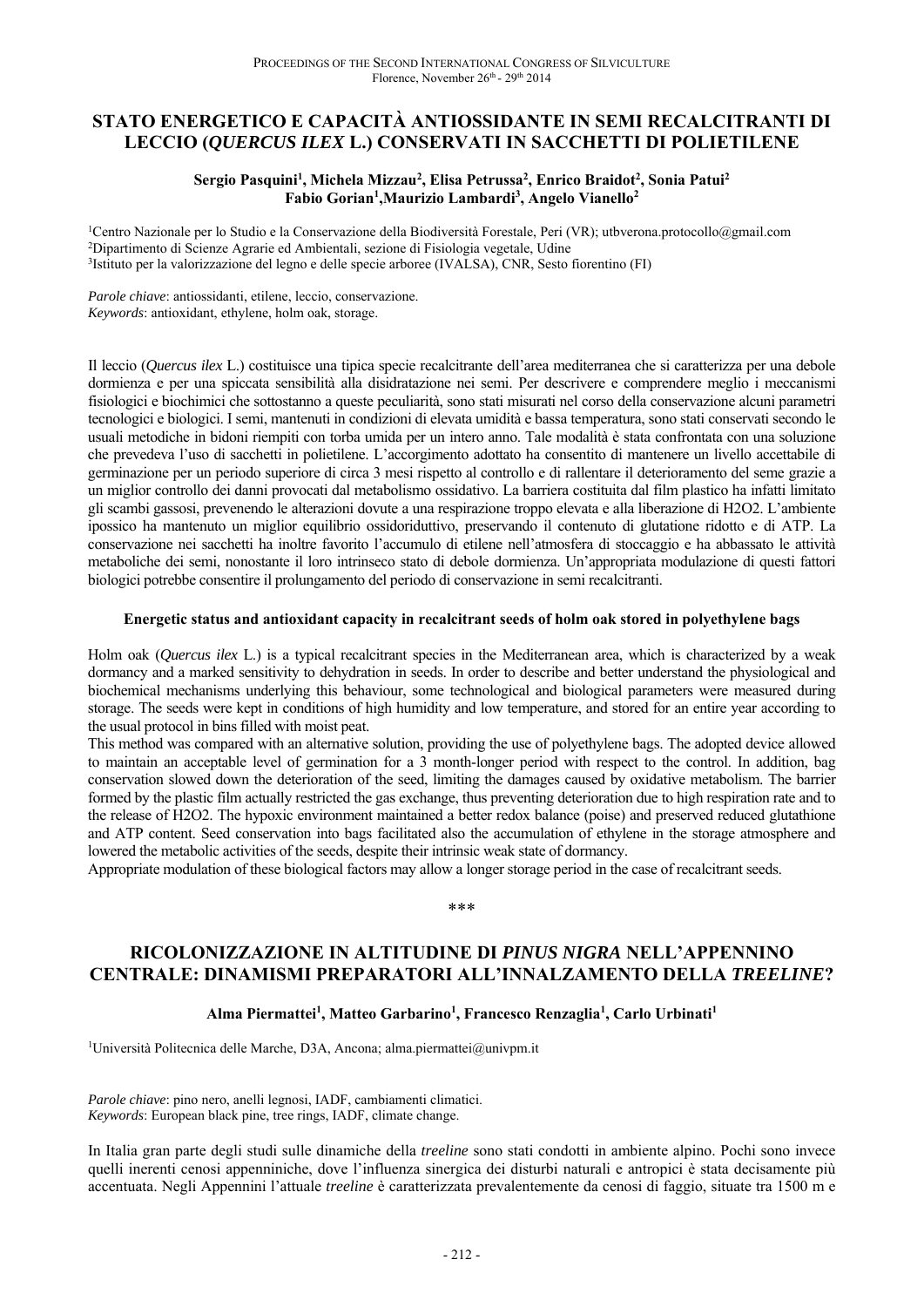1900 m slm. Alcuni studi hanno evidenziato una notevole stazionarietà spazio-temporale delle faggete nel settore centrale ed un maggiore dinamismo di formazioni arbustive. Nell'Appennino centro-meridionale le cenosi naturaliformi con *Pinus mugo*, *P.laricio, P.leucodermis* appaiono più dinamiche. Tale fenomeno trova analogie nelle zone calcaree dell'Appennino centrale con la diffusione spontanea di individui di *Pinus nigra* sopra l'attuale limite superiore del bosco, spesso ma non solo, a partire da rimboschimenti di protezione.

La ricolonizzazione di pino nero in ecotoni di *treeline* è stata analizzata in 5 siti dell'Appennino centrale lungo un gradiente Nord-Sud di circa 170 km compreso fra Marche e Abruzzo. Obiettivi dello studio sono: i) individuare possibili pattern comuni nell'assetto fisionomico-strutturale e nei dinamismi di diffusione del pino nero; ii) datare accuratamente l'insediamento degli individui arborei; iii) determinare l'influenza dei principali fattori climatici nel processo ricolonizzativo. Globalmente sono stati censiti oltre 900 individui arborei di pino nero, tutti localizzati al di sopra della *treeline* attuale fino alla massima altitudine possibile. E' stata rilevata la loro posizione mediante GPS e sono stati misurati il diametro del fusto, l'altezza totale, gli accrescimenti longitudinali ed altri caratteri fisionomici e del contorno microstazionale. Da ogni fusto è stata anche prelevata una carota basale per la determinazione dell'età cambiale, accrescimento radiale e individuazione di fluttuazioni intra-annuali di densità (IADF). Carote legnose sono state estratte anche da 20 individui arborei adulti per ogni sito al limite esterno dei rimboschimenti presenti di pino nero per stabilire la sensitività climatica della specie. Con l'analisi multivariata (PCA), univariata e dendroecologica sono state esplorate rispettivamente le correlazioni fra i diversi attributi strutturali degli alberi, le relazioni fra incrementi radiali e longitudinali e l'influenza di temperature e precipitazioni mensili sull'accrescimento e la formazione delle IADF.

Gran parte dei pini è ubicata ad altitudini elevate e i loro caratteri fisionomico-strutturali sono molto simili nei cinque siti, nei quali il processo ricolonizzativo sembra essere iniziato fra 30 e 40 anni fa con picchi di frequenza e dinamismi di accrescimento sincroni.

Il pino nero è particolarmente sensibile alle temperature massime estive periodo in cui si formano preferenzialmente anche le IADF, il cui acme di frequenza è avvenuto nel 2003 e 2004. Il processo ricolonizzativo del pino nero, sebbene le differenze nei caratteri ambientali e nell'uso del suolo pregresso dei cinque siti, appare sincronico e spazialmente disperso. Simili dinamismi di accrescimento e adattamento della specie al riscaldamento climatico sono segnali che potrebbero preludere ad un futuro innalzamento del limite superiore del bosco.

### **High altitude encroachment of** *Pinus nigra* **in central Apennines: a natural process preparing a treeline upshift?**

Most of the studies on treeline dynamics in Italy have been conducted in the Alps. Only a few ones concern the Apennines where stronger isthe synergic influence of natural and anthropic disturbance. In the Apennines the current treeline is usually formed by beech forests located between 1500 and 1900 m asl. In central Apennines some studies have proved that these forests feature a spatiotemporal stationarity, whereas shrubs community are more dynamic, as well as treeline ecotones with *Pinus mugo*, *Pinus laricio, Pinus leucodermis* in southern Apennines. This process finds its analog in several limestone slopes of central Apennines where we observed a natural encroachment of *Pinus nigra* trees above the current treeline, especially where pine plantations have been created for soil erosion control.

This process occurred at increasing elevation and was analyzed at five treeline ecotones in central Apennines (Italy). The study sites are located along a 170 km North-South gradient across Marche and Abruzzo regions in Central Italy. The aims of this study were: i) to detect possible common patterns of structural attributes of black pine regeneration at the treeline ecotones; ii) to date the germination of encroached trees; iii) to assess the climate influence on the pine upward encroachment process also using intra-annual density fluctuations (IADFs) in tree-rings. We sampled over 900 encroached black pine trees above the current treeline to the mountain tops. All individuals were mapped and their basal stem diameter, total height, annual height increments and other structural attributes measured. One increment core was extracted from stem base of most samples for cambial age determination and detection of intra-annual density fluctuations (IADF). At two sites we also extracted cores at DBH from forest trees to assess climate-growth relationships of black pine. We used multivariate analysis (PCA) to explore the correlation structure of the main tree attributes, regression analysis to relate radial and height increment and dendroclimatic analysis to assess the influence of climate on tree growth and IADF formation. Most black pine trees were located at high altitude and their structural attributes were similar at the five sites, where the pine encroachment process started between 30 and 40 years ago featuring similar germination peaks and growth patterns. Black pine is particularly sensitive to maximum temperatures and IADF occurred in mid-late summer with highest frequency peaks between 2003 and 2004. The pine encroachment process, besides the differences of environmental features and land use histories of the four study sites, appears synchronic and spatially diffused. The consistent tree-growth dynamics and the species adaptation to a warming climate are signals envisaging a possible treeline upward shift.

\*\*\*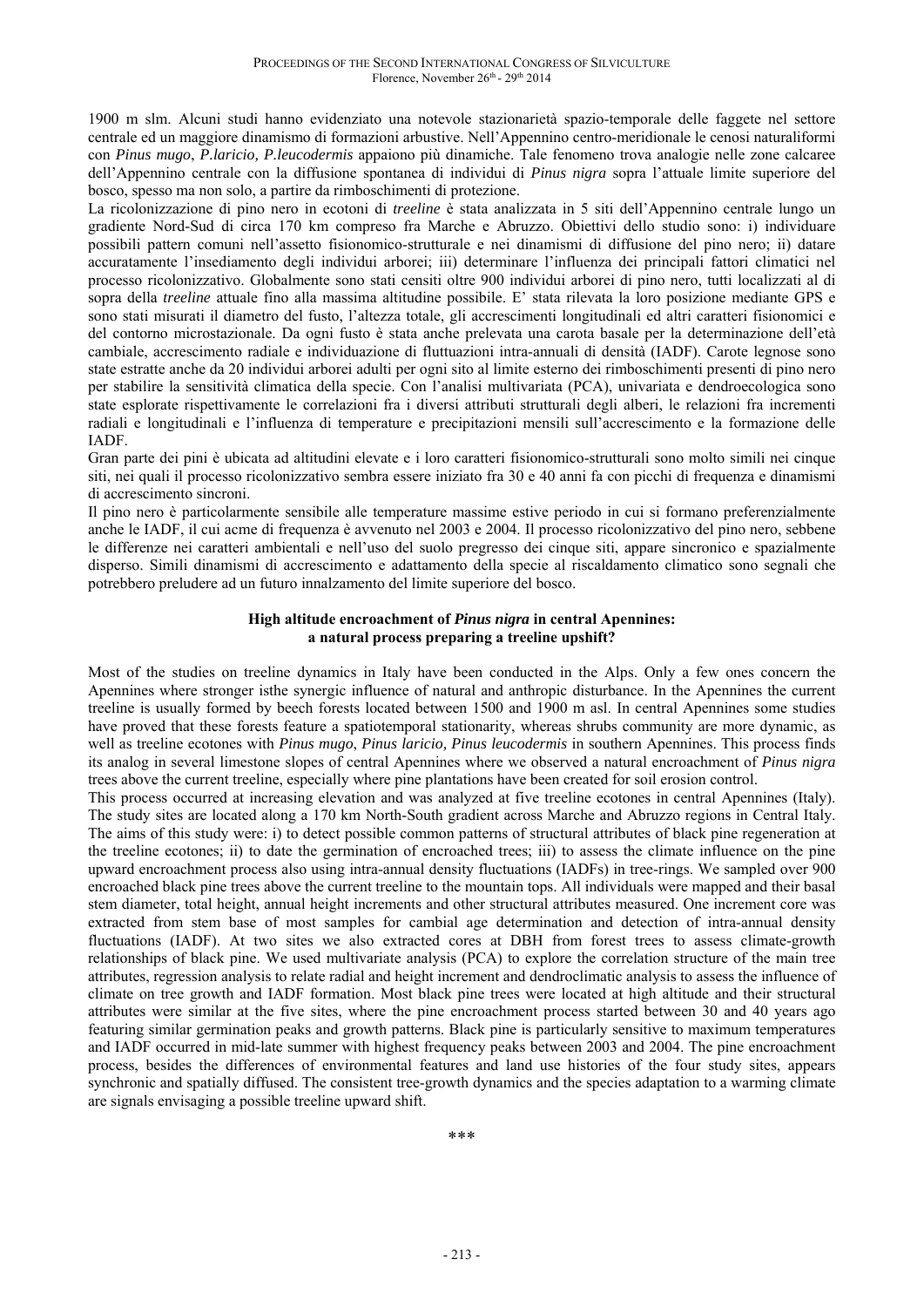# **COMPORTAMENTO ECOFISIOLOGICO DELLA QUERCIA DA SUGHERO IN CONDIZIONI NATURALI**

### Costantino Sirca<sup>1, 2</sup>, Michele Salis<sup>1, 2</sup>, Gonaria Bosu<sup>1</sup>, Donatella Spano<sup>1, 2</sup>

1DIPNET, Dipartimento di Scienze della Natura e del Territorio, University of Sassari, Sassari, Italy 2Centro Euro-Mediterraneo sui Cambiamenti Climatici (CMCC), IAFENT Division, Sassari, Italy

*Parole chiave*: sughera, Mediterraneo, fotosintesi netta, potenziale idrico.

*Keywords*: ecophysiology, Mediterranean, net photosynthesis, water use efficiency.

La quercia da sughero (*Quercus suber* L.) trova un areale di naturale diffusione in Sardegna (IT), dove rappresenta circa il 90% della superficie totale nazionale. Spesso le foreste di sughera occupano suoli relativamente poveri e poco profondi che, in concorso con le condizioni climatiche dell'isola, creano le condizioni per periodi di carenza idrica spesso prolungati, in particolare nella stagione estiva. In questo lavoro vengono mostrati i risultati del monitoraggio degli andamenti giornalieri e stagionali del potenziale idrico xilematico e degli scambi gassosi della quercia da sughero in condizioni naturali in due areali di tradizionale presenza in Sardegna. Le misure sono state effettuate nel periodo 1999-2004, su piante adulte. La dinamica giornaliera del potenziale idrico ha mostrato, in tutte le stagioni, un abbassamento dei valori durante le ore centrali della giornata rispetto alle misure effettuate prima dell'alba, con una capacità di recupero da parte delle piante nel pomeriggio. A scala stagionale i valori di potenziale idrico sono decresciuti progressivamente dall'inverno all'estate e talvolta anche all'autunno. La specie ha mostrato una buona capacità di modulazione del potenziale idrico, specialmente nei periodi di carenza idrica, durante i quali si sono ridotte sensibilmente le differenze tra i valori misurati prima dell'alba e quelli misurati nelle ore più calde della giornata. Gli scambi gassosi assumono una caratteristica dinamica giornaliera in tutte le stagioni, col tasso fotosintetico netto che mostra i valori più elevati al mattino, dopo il raggiungimento di un'adeguata intensità luminosa, mentre la conduttanza stomatica e il tasso traspirativo sono generalmente più alti nelle ore centrali della giornata.

L'analisi dei dati ha evidenziato come la depressione del tasso di fotosintesi netta nelle ore centrali della giornata non sia una conseguenza diretta della chiusura stomatica ma sembra piuttosto dovuta alla riduzione dell'efficienza fotosintetica in questa parte della giornata rispetto al mattino.

La sughera ha confermato di possedere un'alta efficienza del proprio sistema vascolare e meccanismi di adattamento alle condizioni ambientali che consentono di fissare grandi quantità di carbonio con quantità limitate di acqua.

### **Gas exchange and water potential monitoring in cork oak trees under natural conditions**

Cork oak forests (*Quercus suber* L.) have a natural diffusion range in Sardinia (IT), where they cover about 90% of the total national area. Frequently, the cork oak forests occupy relatively poor and shallow soils which, together with the climatic conditions of the island, can often create conditions for prolonged periods of water scarcity, especially during summer. Several Authors linked the water stress of cork oak trees to the cork oak decline, a disease due to endophytic fungal pathogens.

In this paper we present the results of monitoring daily and seasonal patterns of xylem water potential and gas exchange of naturally grown cork oaks in two main study sites in Sardinia. The measurements were carried out during the period 1999-2004, on adult plants.

The daily water potential dynamics showed, along the year, a decrease during the hottest hours of the day as compared to pre-dawn measurements, and a recovering capacity in the afternoon. Ata seasonal scale, water potential values decreased gradually from winter to summer and sometime sto fall. Cork oaks have shown a good modulation capacity of water potential, especially in periods of water scarcity, during which the differences between the values measured before dawn and those measured during the hottest hours of the day decreased significantly. Leaf gas exchanges follow a typical daily pattern, with the net photosynthetic rate showing the highest values in the morning, after adequate sunlight intensity has been reached, whereas stomatal conductance and transpiration rates are generally higher in the middle of the day.

The data analysis suggests that the depression in net photosynthesis rate in the hottest hours of the day is not a direct consequence of stomatal closure, but it is rather due to the reduction in photosynthetic efficiency in this part of the day. Cork oaks proved to have highly efficient vascular system and adaptation mechanisms to the environmental conditions that allow for fixing high amount of carbon using limited water resources.

\*\*\*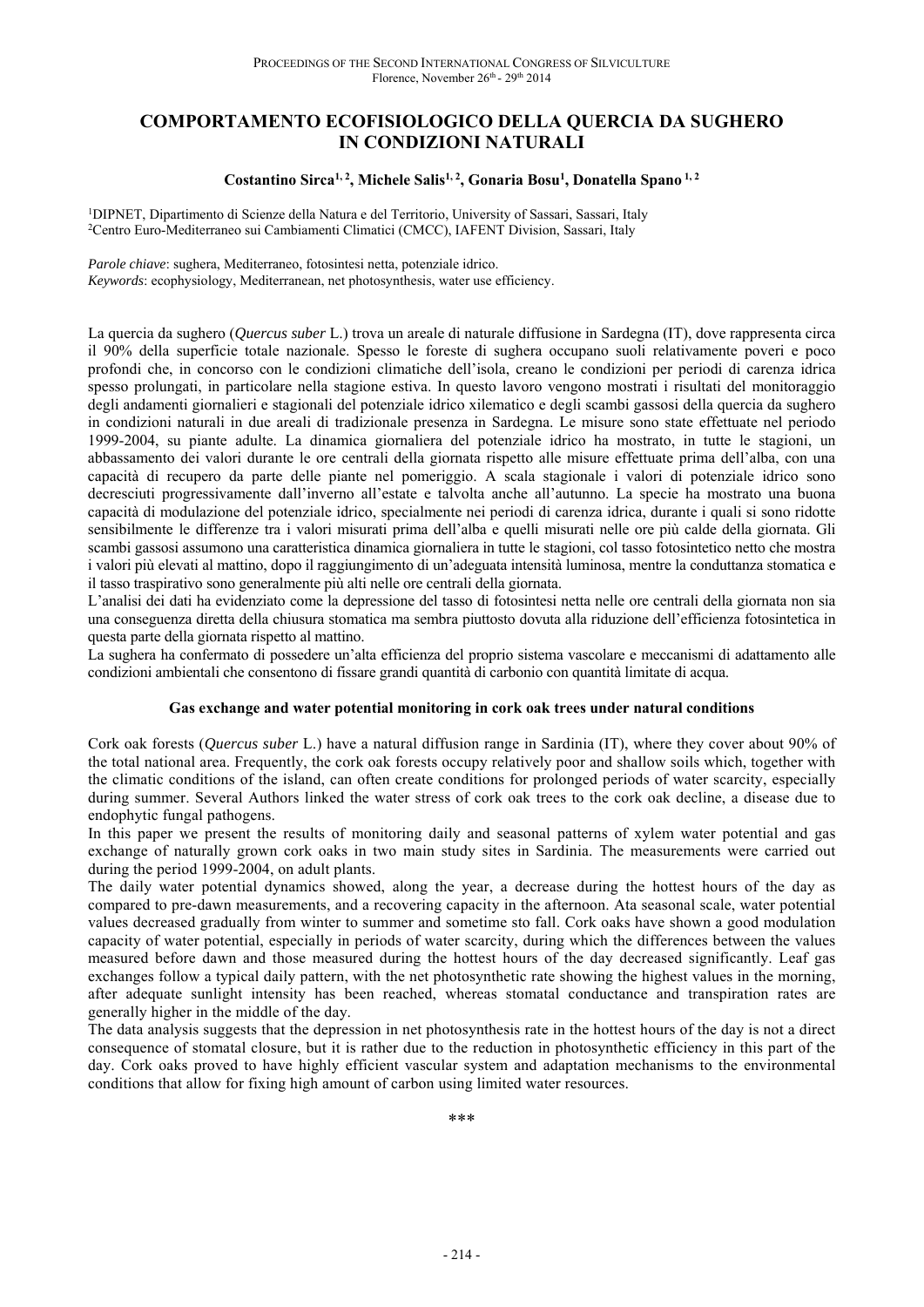### **MOLECULAR SIGNATURES OF CLIMATE ADAPTATION IN MEDITERRANEAN CONIFERS**

#### **Giovanni Giuseppe Vendramin1**

<sup>1</sup>IBBR, CNR, Italy

Understanding range-wide patterns and interactions among environments, demography and evolution is essential in the face of impending climate change. Species from the Mediterranean Basin, inhabiting highly heterogeneous environments, are particularly at risk because of the predicted increase in aridity and recent land-use change in this area, which fosters fragmentation.

Conifers are ecologically and economically important tree species and it is hence of great interest to assess their adaptive potential to foreseen climate changes. In this talk, we review our studies on population genomics and association genetics in maritime and Aleppo pines, two relevant elements of Mediterranean landscapes. In maritime pine (*Pinus pinaster* Aiton), 17 SNPs (Single Nucleotide Polymorphisms) were found to be strongly correlated with climate, once population genetic structure was removed from environmental association models. The utility of these SNPs to predict climate maladaptation of forest stands was further tested in a common garden showing that genetic distance to optimal allele frequencies resulted in reduced survival.

At the same time, some of these loci were correlated with both fire-related and drought traits using association genetic approaches. In Aleppo pine (*Pinus halepensis* Miller), we are studying the genetic signatures of range expansions, from refugia populations in Turkey and Greece towards its large western Mediterranean distribution. This species showed signatures of selection while expanding its range in a previous study based on drought-response candidate genes. However, new SNP data showed signals of recurrent bottlenecks in the colonized range and 'gene surfing' in the expanding wage of colonization appears now as a feasible alternative explanation.

These studies at large spatial scales are accompanied by research at local scales aiming at detecting the role of microenvironmental variation in creating and maintaining genetic diversity within populations. The combination of approaches and spatial scales gives an integrated view to understand the quantitative genetic and molecular mechanisms responsible for adaptation as well as the drivers of selection (both climatic and ecological) in Mediterranean conifers. Furthermore, it will also provide a basis to identify population differences that may help the species to survive future environmental changes, as well as insights on optimal management strategies for the future European forests.

\*\*\*

# **MONITORING OF GENETIC DIVERSITY - AN EARLY WARNING SYSTEM TO AID THE ASSESSMENTOF A SPECIES RESPONSE TO ENVIRONMENTAL CHANGE AT A LONG-TERM TEMPORAL SCALE**

### Marjana Westergren<sup>1</sup>, Gregor Božič<sup>1</sup>, Monika Konnert<sup>2</sup>, Barbara Fussi<sup>2</sup> **Filippos Aravanopoulos³, Hojka Kraigher1**

<sup>1</sup>Slovenian Forestry Institute, Ljubljana; marjana.westergren@gozdis.si <sup>2</sup>Bavarian Office for Forest seeding and planting, Teisendorf (Germany) ³Aristotle University of Thssaloniki, Thessaloniki

*Keywords*: monitoring, genetic diversity, indicator, LIFEGENMON.

Forest conservation and sustainable use of the multitude of forest functions in natural and managed forests are the main goals of monitoring programmes in forest ecosystems at the national and international level. Yet, the genetic aspect as a basis of biological diversity has been neglected in all forest monitoring programmes to date. As sustainable forest management is based on the long-term adaptability of forest ecosystems and starts at the lowest, namely the gene level, forest genetic monitoring (FGM) is a crucial component of any sustainable forest management because it gives a possibility to detect potentially harmful changes of forest adaptability before they are seen on higher levels. A new LIFE+ project LIFE for European Forest Genetic Monitoring System (LIFEGENMON) that aims to design such a monitoring system on a transect spanning from Bavaria to Greece started in July 2014 and will last until 2020. Forest genetic resources face a large number of increasing threats.

By introducing genetic monitoring into conservation programmes and sustainable forest management one has the tool in hand to assess information on relevant changes of a species and/ or populations' adaptive and neutral genetic variation